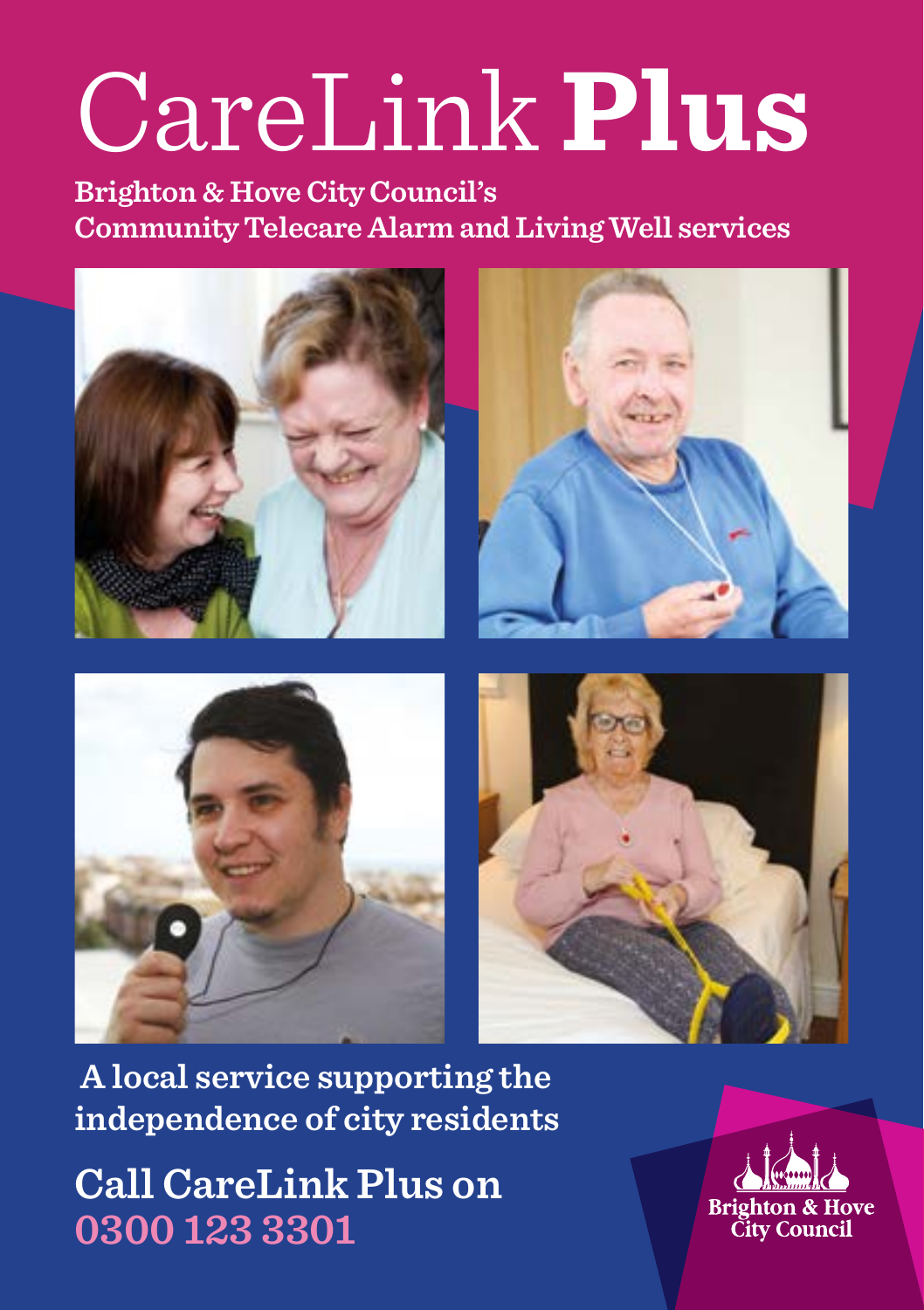# **What is CareLink Plus?**

CareLink Plus is Brighton & Hove City Council's community telecare alarm service. We can arrange urgent assistance should you need it, offering peace of mind to you, your family and carers. We provide a range of services and equipment known as telecare to help support you at home, and also some telecare devices which can help support you whilst you are out and about.

In addition, through our **Living Well** team we can also assist our customers with practical help to improve health and wellbeing.

**Our Brighton based monitoring centre operates 24 hours a day every day of the year. You can speak to us at the touch of a button and we can organise the help you need.**

# **How will I benefit from CareLink Plus?**

"CareLink has saved my life on the two emergencies I have had to call them and I am very grateful"

"Without this service I would not be able to stay in my flat and have my independence"

"I recently had a seizure alone and needed an ambulance - the kindness and help I received made me feel so much safer and reassured"

"I found Carelink so helpful and caring when my husband was ill and it gives me peace of mind now I am on my own"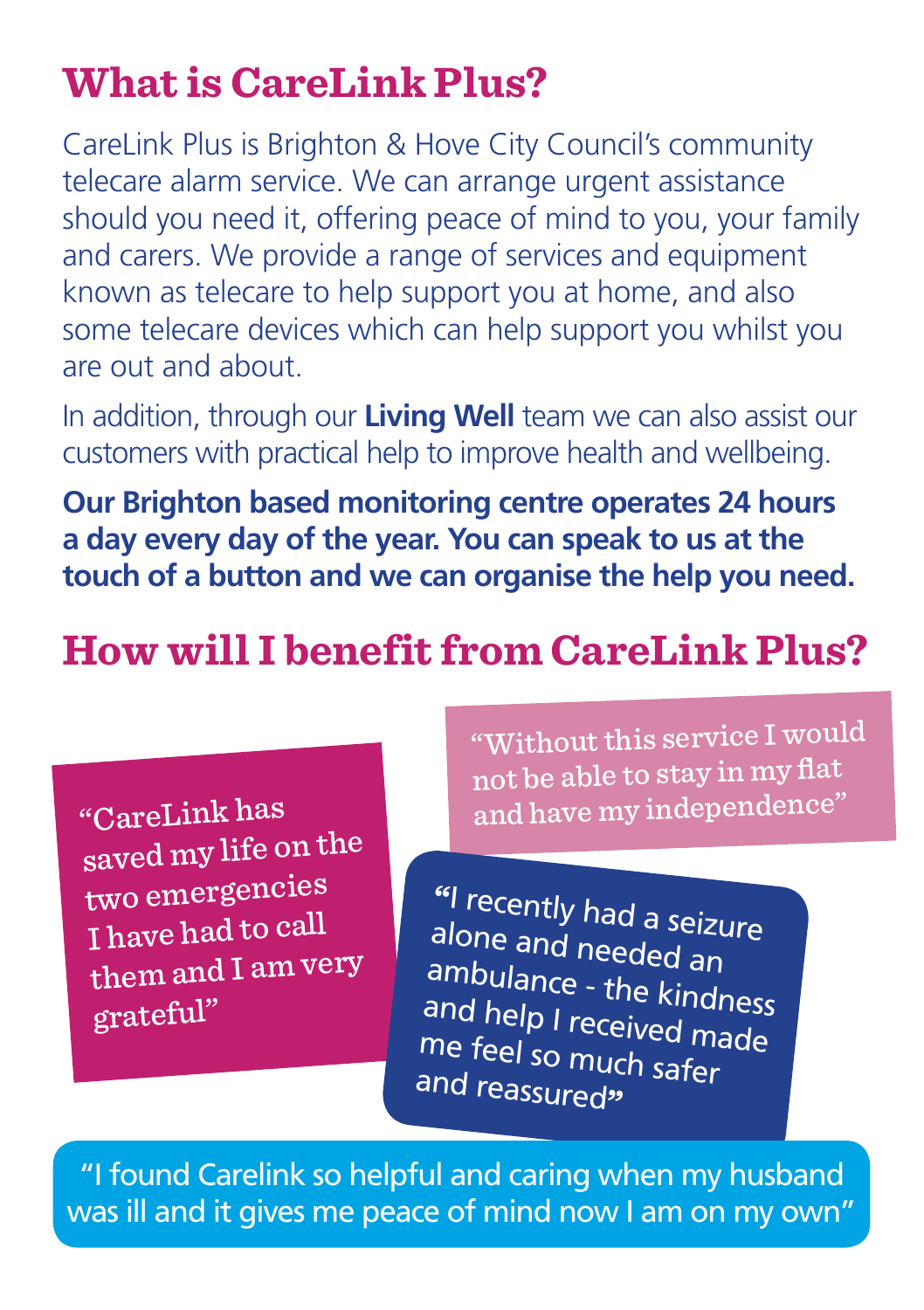# **We can help you:**

- If you have a fall, or accident or injury
- If you are experiencing blackouts or unconscious falls
- If you feel unwell or are affected by a long term health condition and need medical attention
- If you feel vulnerable for reasons such as living alone, health issues, disability, advancing years, being a victim of crime or abuse
- If you have concerns for your personal safety and are worried about bogus callers or intruders
- If there is a fire or suspected fire in your home
- If you are worried about falling during the night
- To support family and carers
- If you have memory problems or dementia, including prompting to remember daily tasks such as taking medication, and assistance if you are likely to become disorientated when out and about and have difficulty finding your way home
- To manage the effects of epilepsy
- By providing daily welfare check calls

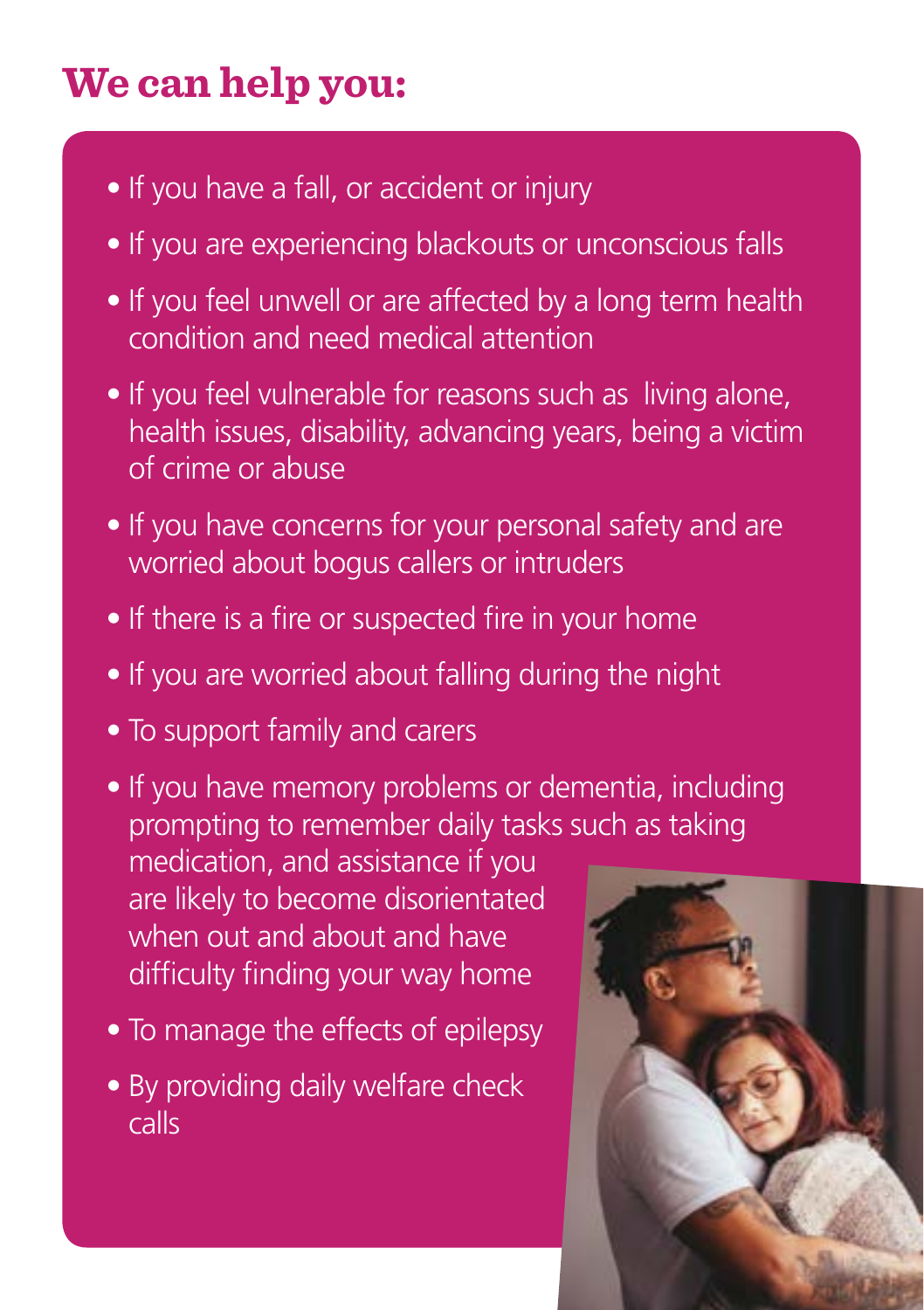**CareLink Plus** provides you with an alarm unit that plugs into your telephone line which has a loud speaker and a microphone, and an emergency button which you can wear on a cord around your neck or on a wrist strap. **1**

If you don't have a landline telephone connection we can supply a unit that uses the mobile network, subject to sufficient signal strength in your home.

When activated, an alarm call is automatically made to the CareLink Plus monitoring centre without the need to use the telephone.

**CareLing**  $\overline{\mathrm{How}}$ it w

> Here f  $24h$ ever

**Should you need help**, we will arrange the appropriate response. This could be to contact a partner, family member or friend, your carers, or a nominated emergency contact. If necessary we will arrange for a doctor or paramedics, the Police, or the Fire Service to attend. **4**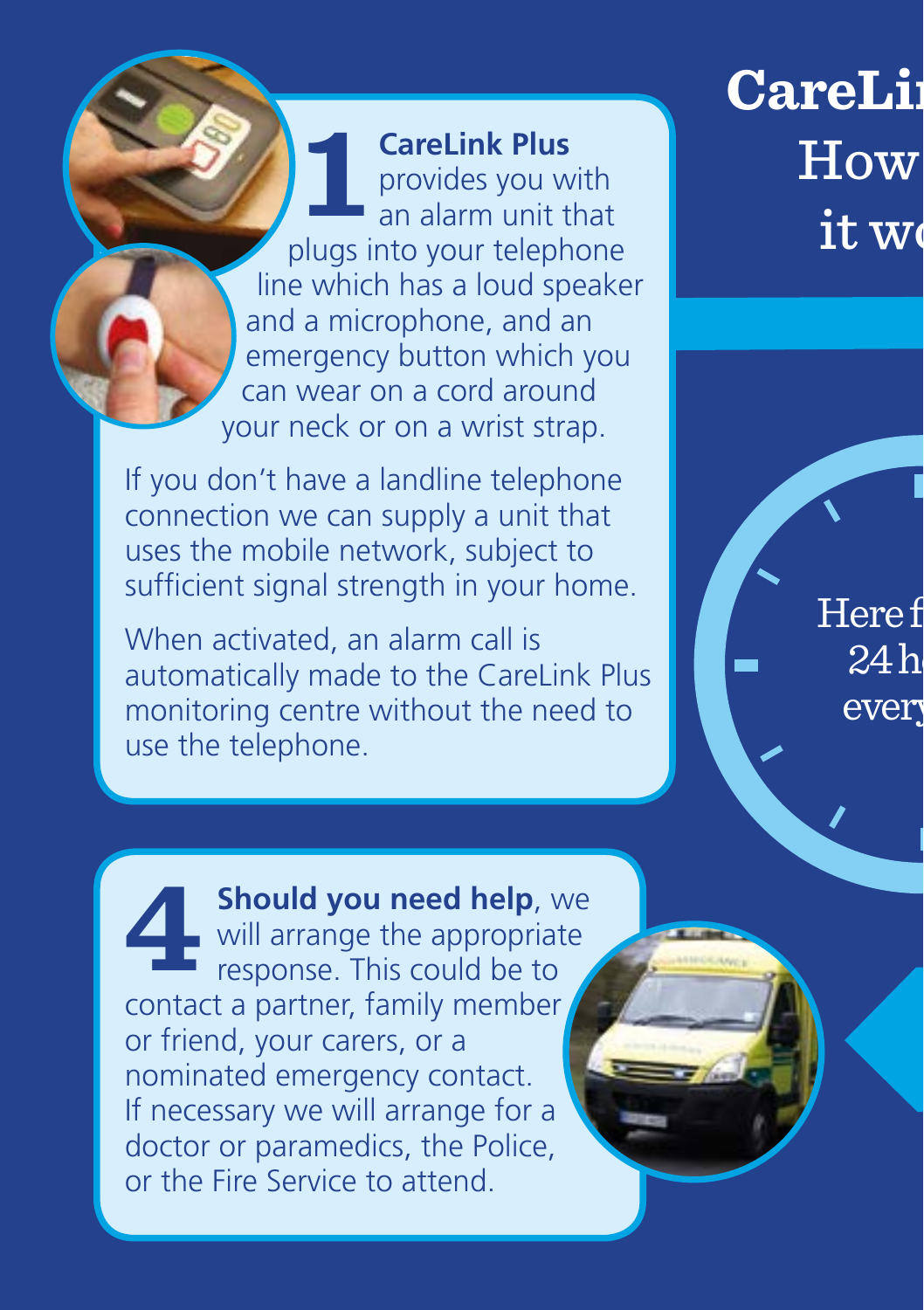# **CareLink Plus**  does  ${\rm ork?}$

.<br>or vou ours y day

**A range of telecare sensors** can be provided to help manage risks in your home and detect possible dangers, such as smoke or carbon monoxide leak. Telecare sensors are available to detect if you fall during the day or night. These sensors automatically generate an alarm call if they activate, without the need for you to press your button. **2**

**Your alarm call** is received in the CareLink Plus monitoring centre where your details will be displayed on screen, so we will know who you are and important information such as your medical conditions and how to access your property. We will talk to you to find out what help you need. If we cannot make contact with you we will assume that you need help and take action, rather than assume everything is ok. **3**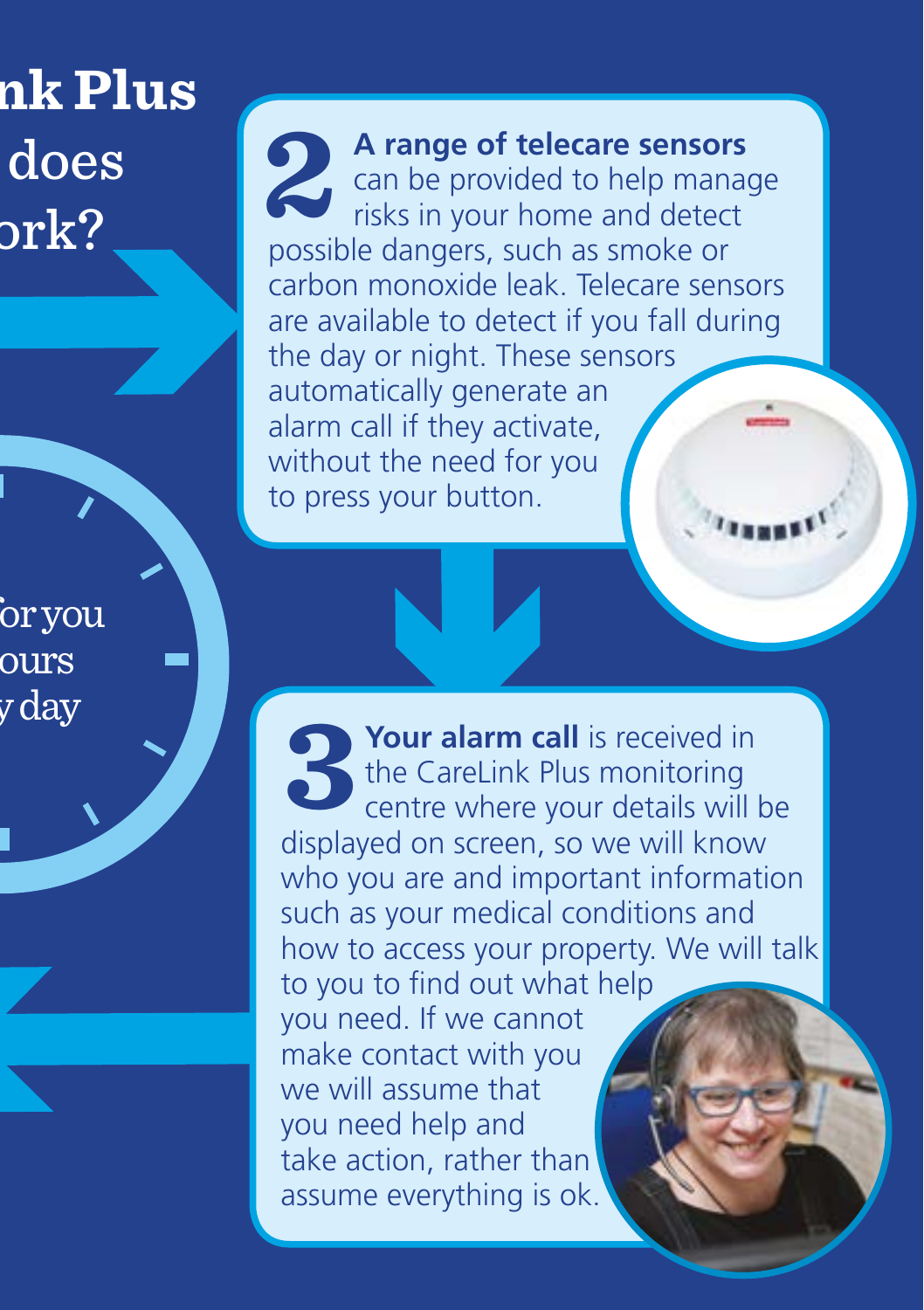#### **CareLink Plus offers a Standard and Enhanced telecare alarm package, and a GSM mobile network service.**

There is an initial four week free period available to support customers who are being discharged from hospital, supported by an informal unpaid carer or supported by the Living Well team.

#### **The Standard Package includes:**

- An assessment to establish the telecare equipment that would meet your needs and any requirements the Living Well service can assist with.
- An alarm unit and emergency button.
- Installation of CareLink Plus telecare alarm equipment.
- 24 hours, 7 days a week monitoring of alarm calls and response co-ordination.
- Service and maintenance of all telecare equipment supplied.

#### **Subject to the assessment this package can also include:**

- Smoke, heat, carbon monoxide, and flood detectors linked to the monitoring centre.
- Falls detecting pendant alarm button.
- Additional fixed alarm button in a location where falls are likely, such as the shower, toilet, on the skirting beside the bed.
- A fixed button by the front door to alert in case of bogus callers.
- A fixed pull cord alarm trigger in a location such as beside the bed or in the bathroom.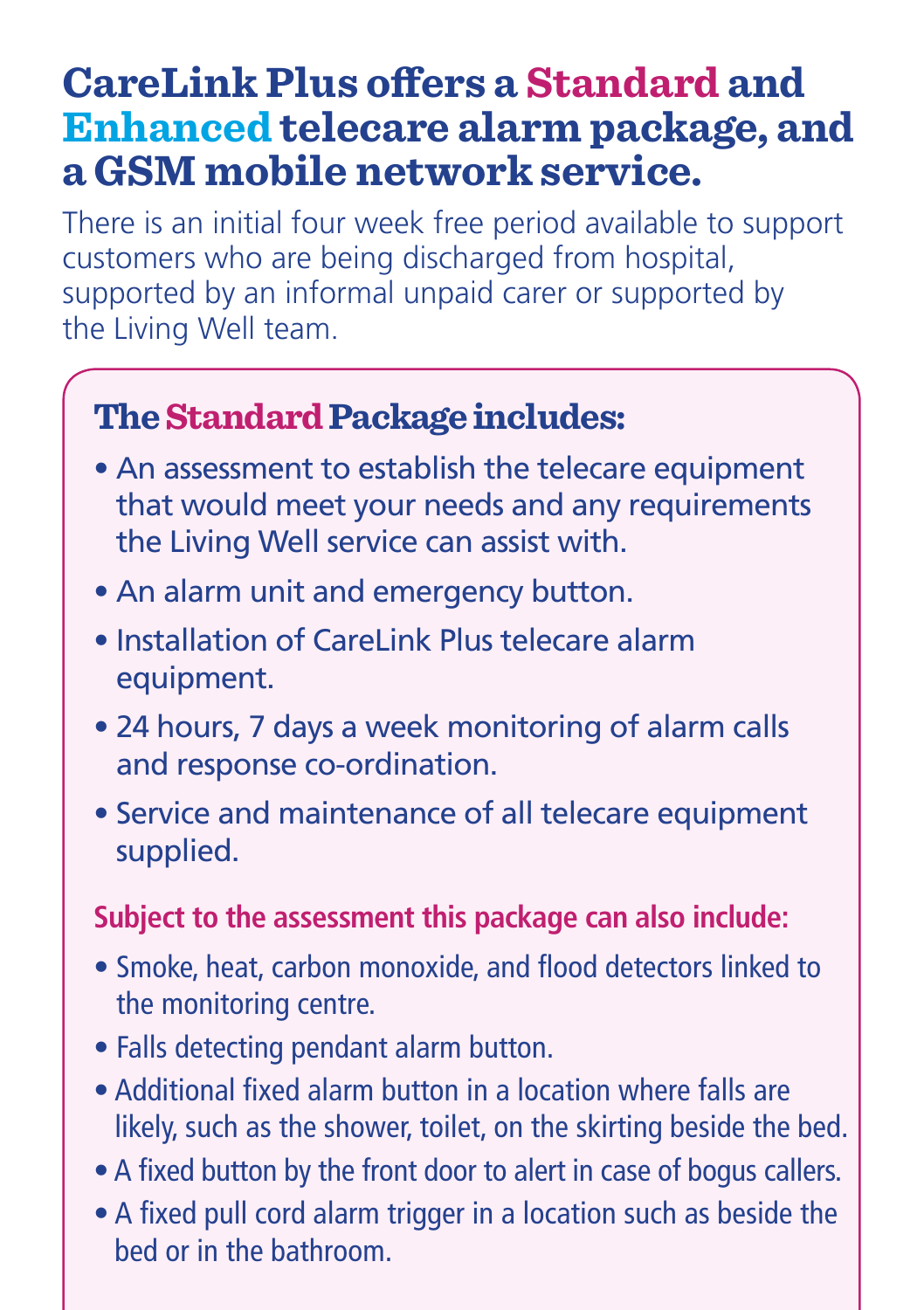- Automated reminder alerts or well-being check calls, that raise an alarm call if you fail to respond.
- Additional equipment prescribed by Living Well.
- Support to access services to improve your well- being such as befriending, meal delivery and social activities.

#### **The Enhanced Package includes everything available in the standard package plus the following extras subject to assessment:**

- Bed and chair sensors that will activate in the event of falls or absence.
- Pressure and movement detectors.
- Epileptic seizure sensors that will raise an alarm call when a seizure is detected.
- Detectors that will activate if doors are opened or not closed.
- Systems to alert onsite carers when an alarm call has been raised.
- GPS locator devices for use when you are out and about.

The **GSM Mobile Network Service** is available where a customer does not have a landline telephone connection, subject to sufficient signal strength in the property. A SIM card is provided and there are no additional call charges for alarm calls made. This service includes everything from the Standard and Enhanced packages subject to assessment.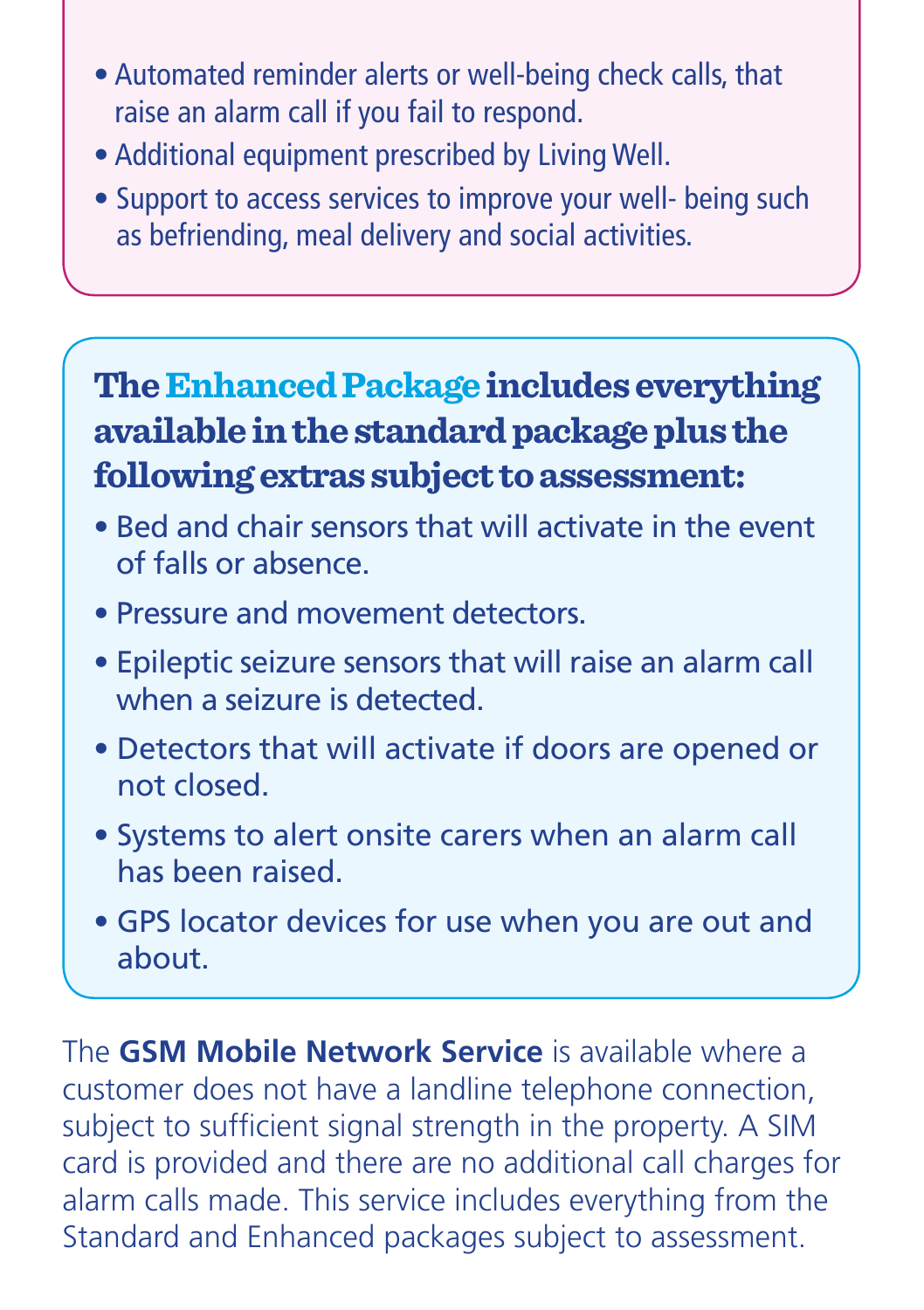CareLink Plus **must be able to get help into your home whenever you need it at any time 24 hours a day seven days a week. To do this we use keyholders who could be friends, family, or neighbours who we can call upon to check on your well- being, or to open the door for the emergency services.**



#### **To have the** CareLink Plus **service you will need;**

- A minimum of two people who live in the Brighton & Hove area or very close by, who will hold the keys to your home, who we can contact to attend your address.
- If you have only one keyholder, or none at all, you will need to agree to have a keysafe installed if you do not already have one.
- A landline telephone connection where the CareLink Plus alarm unit is to be installed.
- If you do not have a landline connection we can provide a GSM alarm unit that uses the mobile network, subject to adequate signal strength in your home.
- An available electric socket to power the CareLink Plus alarm unit which must remain switched on at all times.

**If any of these are a problem please contact us to discuss your options.**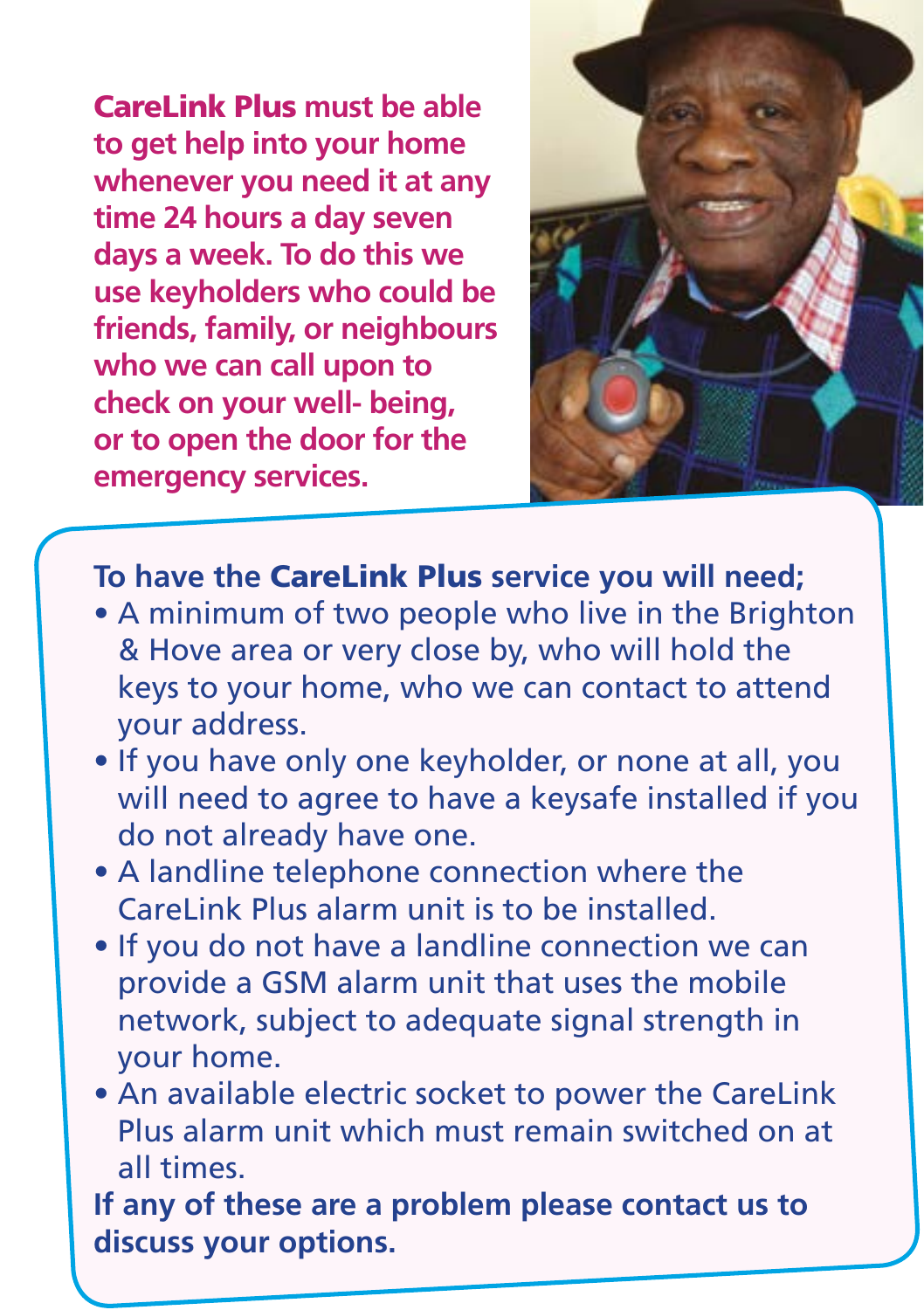### **How much does it cost?**

There is a service fee which is charged monthly. All telecare equipment supplied remains the property of CareLink Plus. Help with costs may be available following assessment.

The Standard CareLink Plus Package costs **£18.90** per month, which is **£4.35** per week.

The Enhanced CareLink Plus Package costs **£22.70** per month, which is **£5.22** per week.

If a GSM alarm unit is required the package costs **£24.50** per month, which is **£5.64** per week.

**A keysafe can be provided and installed by CareLink Plus on a needs basis.** The keysafe remains the property of CareLink Plus and will be removed when the service is no longer required. CareLink Plus supply Police approved keysafes which are fixed to the exterior of your property and accessed via a unique code.

**There is an initial four week free period available to support users who are being discharged from hospital and those supported by an informal unpaid carer.** Enquire if you are eligible.

### **Applying for CareLink Plus**

If you are interested in having the service or would like more information please contact us by telephone on **0300 123 3301**. For alternative ways to get in touch please see the back of this leaflet. We will arrange for an officer to come to your home to assess your needs, demonstrate the equipment and fully explain the service.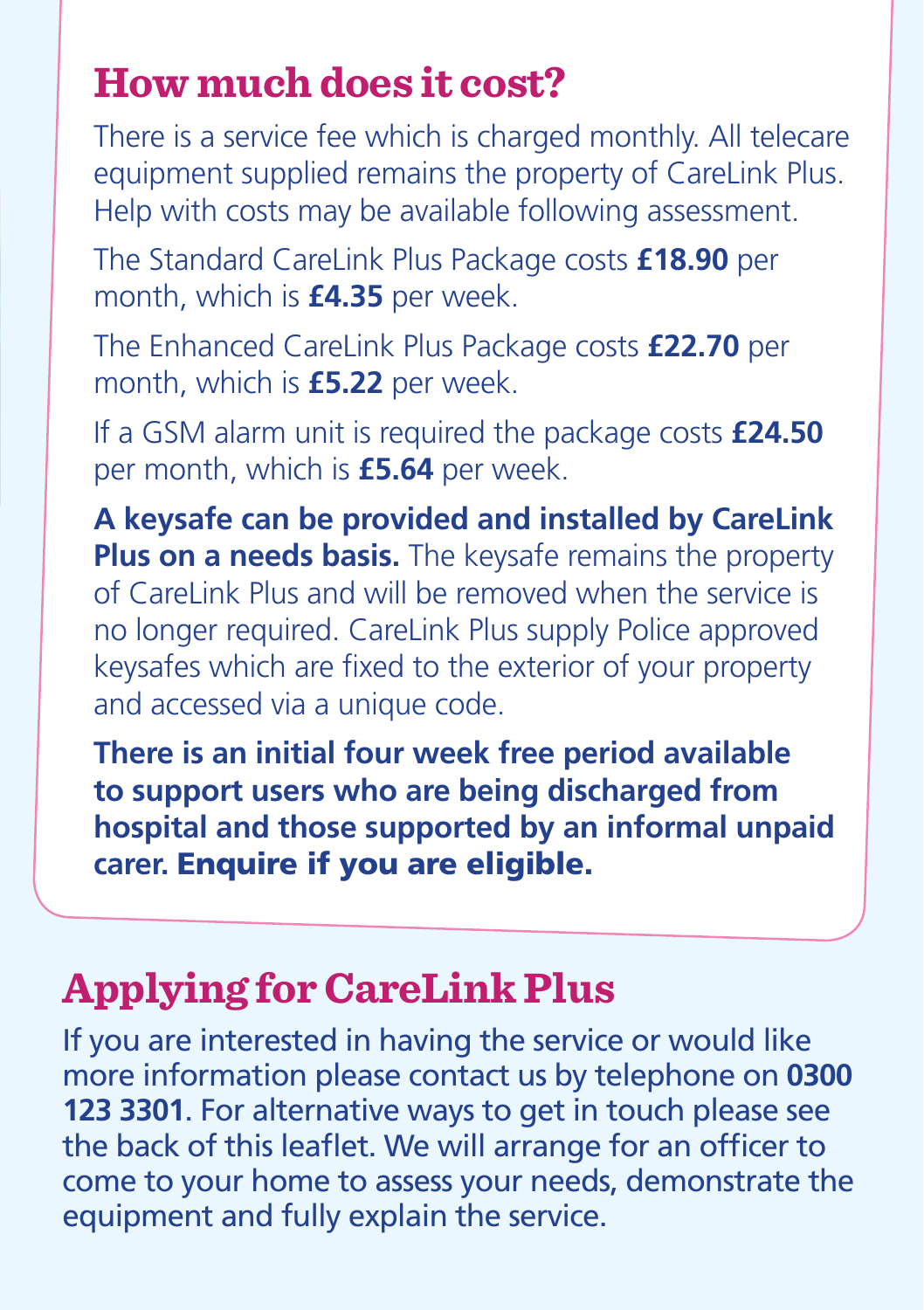#### **The Living Well team at CareLink Plus**

**We are a team of Adult Social Care Managers who specialise in Telecare and assistive technology. We can help you to live more independently at home, prevent you going into hospital unnecessarily, support you when returning home from hospital, and link you back into your community.** 

We will work with you to find solutions that feel right for you. We aim to do this by visiting you at home within two weeks of a referral, where we will speak with you and your family or carers about what the challenges are for you at this time to living safely and well. We will assist you to navigate Health and Social Care Services, advising on accessing any financial support you might be eligible for, as well as the all the different voluntary sector support services.



#### We can help to support you by:

- Reviewing your existing Carelink Plus service and seeing if additional Telecare or assistive technology will be of benefit to you.
- Assessing for and providing daily living equipment such as chair raisers, rails or bathing aids.
- Assisting your unpaid carer to access support services in their own right.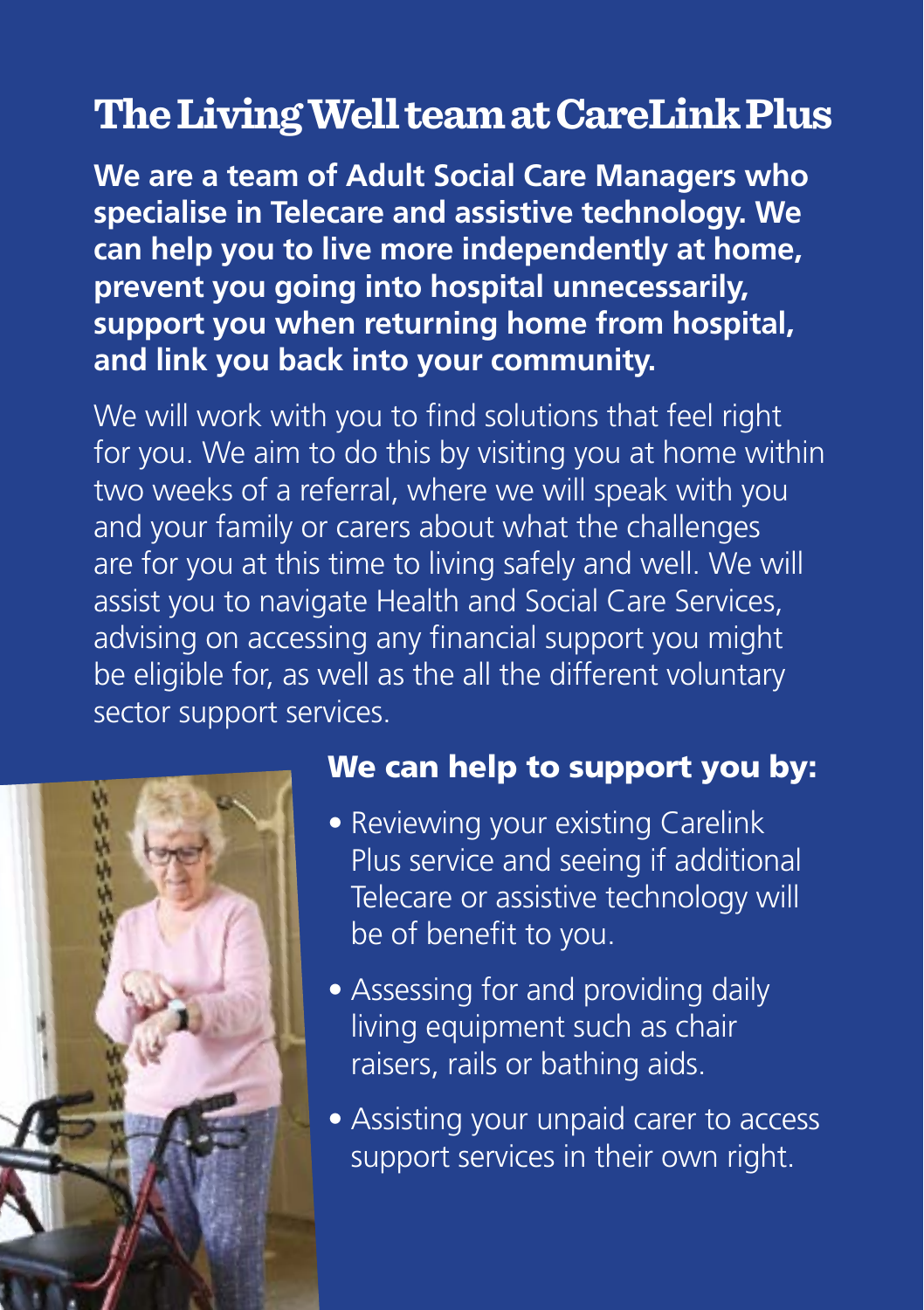

- Giving you advice if you need major adaptations to your home and referring you to the right team to provide specialist assessment and provision of service.
- If adaptations cannot help you to access the community or essential facilities in your home, such as the bathroom or kitchen, then we can help you to start the process of re-housing.
- Assessing if you need formal care to help with your daily personal and domestic care routines, and organising a financial assessment to help you understand what contribution you may have to pay towards care.
- Working in partnership with other organisations such as The Police, The Fire Service, Housing, Social Work and your GP, to make sure you have the right level of support at the right time.
- Signposting or referring you to other services such as Community Meals, Befriending, Home Help, Advocacy, Money Advice, or finding activities in your local area.

 **Please note we are not part of Emergency or Responsive Services but if we find you in a crisis, we will do what we can to help you get the support you need. To access Living Well services please see the email address overleaf.**